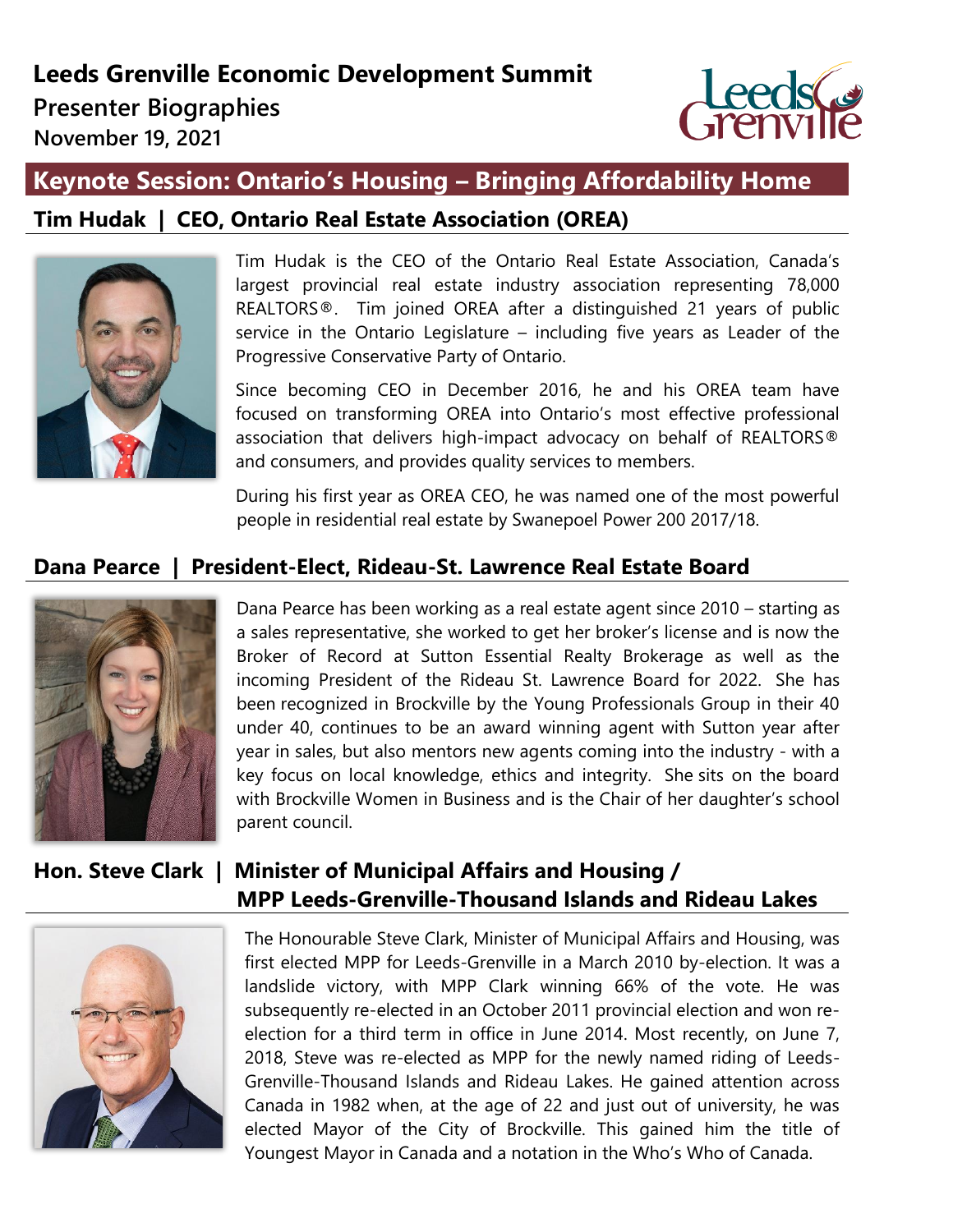# **Workforce for Today and Tomorrow**

# **Susan Rutters | Superintendent of Schools , Upper Canada District School Board – Eastern Region Education Centre**



Susan Rutters is Superintendent of Schools for the Upper Canada District School Board. In addition to school-based leadership, Susan holds portfolio responsibilities for TR Leger School of Adult, Alternative and Continuing Education, eLearning, Distance Learning Support and the UCDSB Board Leadership Development Strategy. Under Susan's direction and via TR Leger School, the Upper Canada District School Board is currently the lead board of education in partnership with Kemptville Campus Education and Community Centre and three other local school boards working to establish and grow a Commercial Vehicle and Equipment Apprenticeship Centre on Kemptville Campus. The inaugural OYAP Level 1 Commercial Vehicle and Equipment Apprenticeship Program is now underway as a result of this unique partnership.

# **Glenn Vollebregt | President & CEO, St. Lawrence College**



Glenn Vollebregt began his tenure as the President and CEO of St. Lawrence College in 2013 with a strong student focus and commitment to student success, academic excellence and leadership in our communities. In addition to a broad and diverse range of senior leadership experience in the private sector, municipal government and higher education, Glenn holds a Master of Science in Public Policy and Management from the University of London (UK), a Certified Public Accountant (CPA, CMA) Designation and a Business Diploma from Georgian College. In addition, Glenn recently earned the ICD.D designation from the Institute of Corporate Directors and Rotman School of Management, University of Toronto.

He currently serves as Vice Chair, Secretary/Treasurer, and Member of the Colleges Ontario Committee of Presidents, Chair of the Colleges Ontario Audit Committee and Chair of the OCAS Board of Directors and Member of the CAAT Pension Plan Sponsors' Committee.

# **Shannon Liscumb | Director, CSE Consulting**



Shannon Liscumb is the Director of CSE Consulting, working alongside an amazing team of coaches, job developers, trainers and mentors that have provided employment services in Leeds & Grenville for over 30 years. For the past 10 years, Shannon has had the privilege of connecting employers to a skilled and diverse workforce, and job seekers to local, sustainable employment opportunities.

Shannon has a Bachelor of Education, is a graduate of the Career Management Professional Program out of Yorkville University and was a Brockville 40 Under 40 recipient. She has spent many years volunteering in our community and received a Volunteer of the Year award from Brockville Area Community Living Association.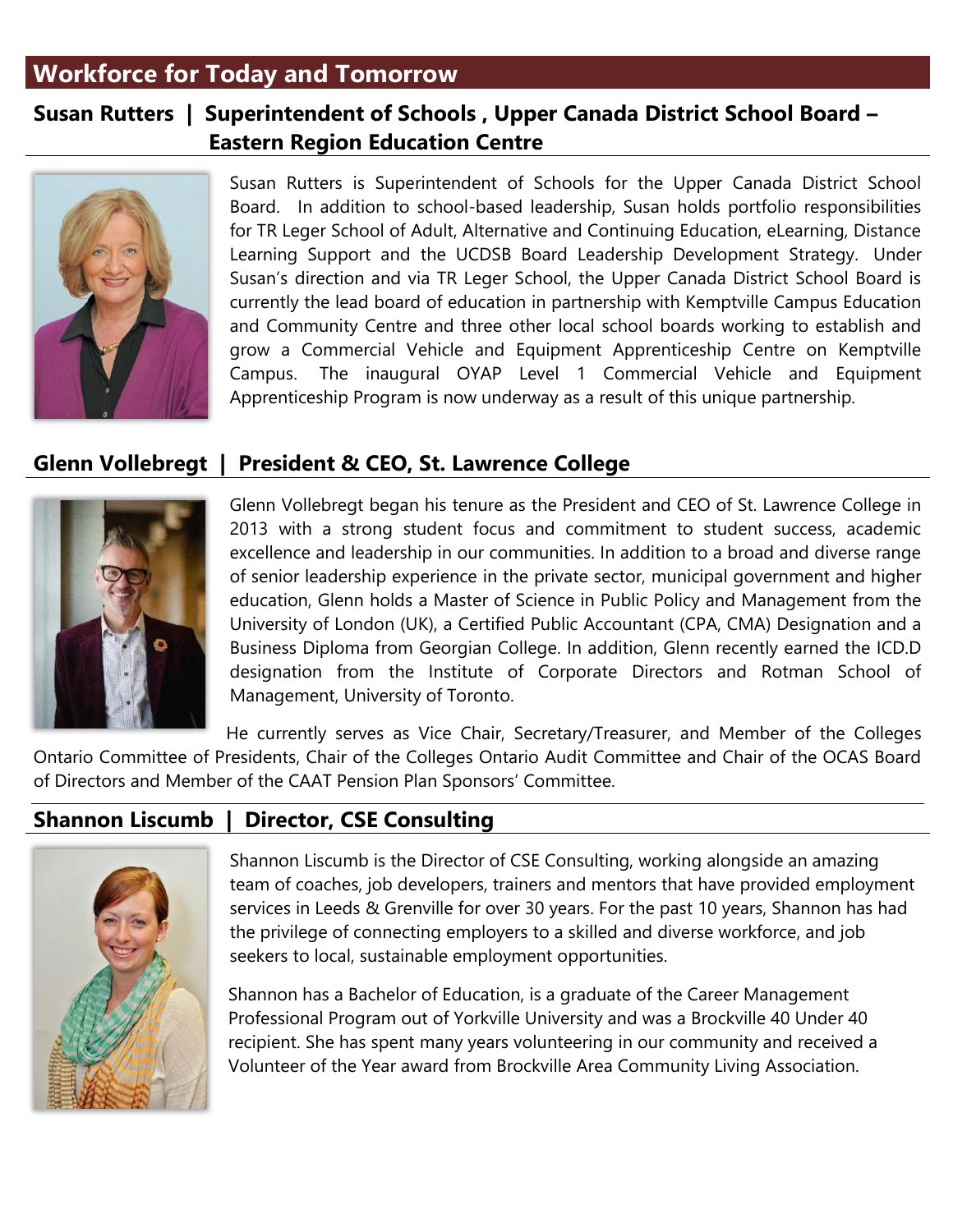# **Stepping Up – Making It Happen**

## **Rich Muir | Brockville Plant Director, 3M Canada**



Rich Muir is the 3M plant director in Brockville, overseeing four manufacturing sites and 400 employees in Canada, including the 3M N95 respirator site which opened in early 2021.

Rich holds a Bachelor of Applied Science in Chemical Engineering from Queen's University, and started his career at 3M Canada as a manufacturing engineer in Perth in 1994. Rich has leadership experience in supply chain, operations and engineering and was previously a plant manager in Perth and London before returning to Brockville in 2020.

Rich and his family are originally from Southwestern Ontario and is deeply committed to giving back to his community through his volunteerism with United Way.

## **Brendan Bland | Plant Manager, Johnstown, Greenfield Global**



Since 2016, Brendan Bland has been the plant manager at Greenfield Global Johnstown Facility. Before then, he accumulated 18 years of manufacturing management experience, most notably within the brewing industry. With a degree in Chemistry followed by a Master of Science in Brewing and Distilling from Heriot Watt University in Scotland, Brendan has taken his academic and work experience to help drive creative and continuous improvement within the green industry. He takes great pride in working for a safe, environmentally responsible and collaborative business.

# **Local Economic Snapshot**

# **Ann Weir | Economic Development Manager, United Counties of Leeds and Grenville**



Ann Weir works regionally on behalf of the Counties and its 10 member municipalities while collaborating with the region's many partners. In September 2017, Ontario East Economic Development recognized her as the Economic Developer of the Year for her exceptional performance in her region and to the advancement of the economic development profession.

In her role, she has strategically developed a framework for regional economic development to create an environment for communities to work together while maintaining their individual priorities and advancing their goals. She has positively influenced many new investments and while supporting business expansions in the region.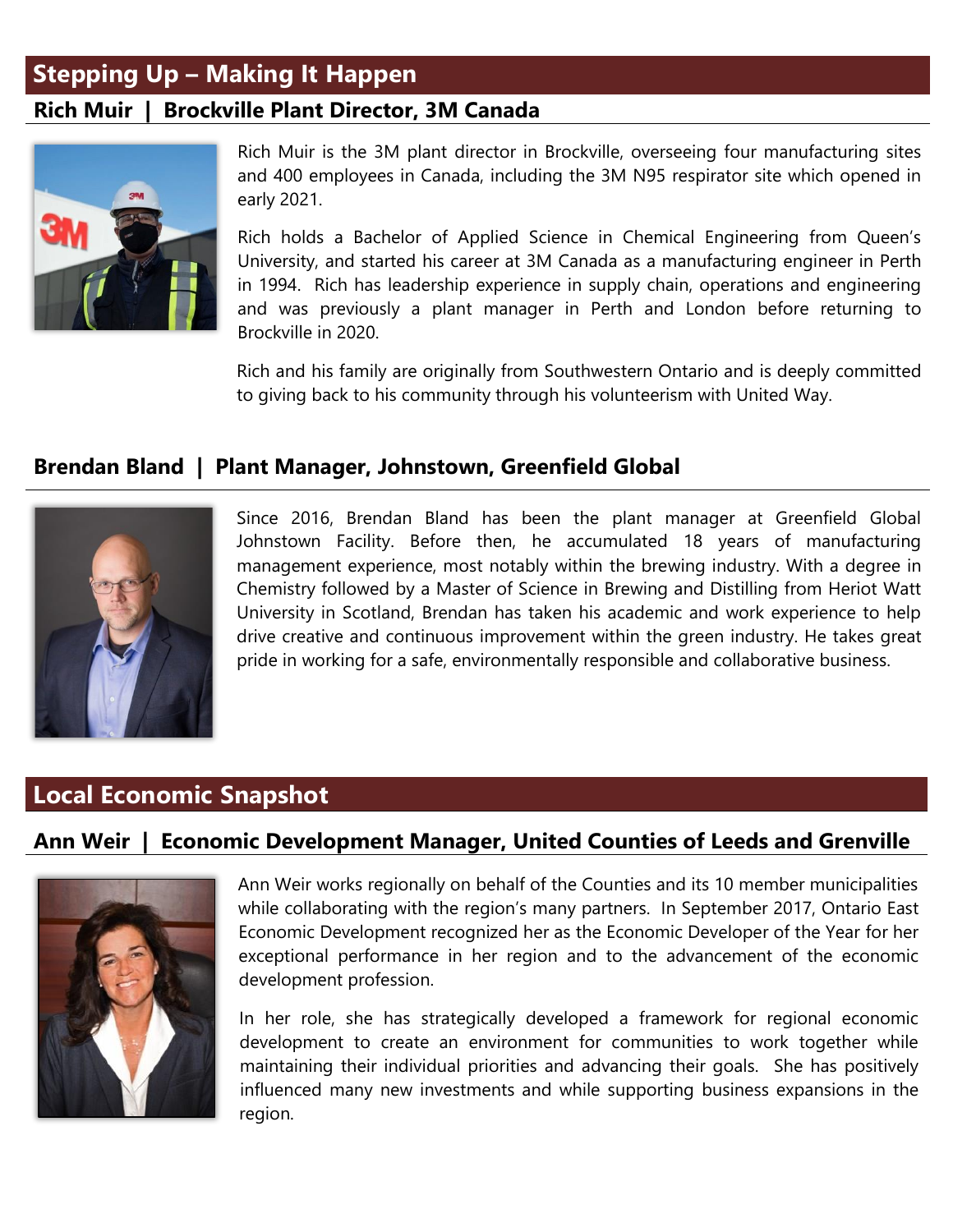# **Moderators**

**Available Funding Programs - Ontario Ministry of Economic Development, Job Creation and Trade**



### **Carrie Manchuk**

Manager, Site Selection Unit, Investment Services Branch

carrie.manchuk@ontario.ca

#### **Available Funding Programs - Ontario Ministry of Economic Development, Job Creation and Trade**

# **Rita Byvelds**

Manager (A), Funding Administration Branch

rita.byvelds@ontario.ca



#### **Available Funding Programs - Ontario Ministry of Economic Development, Job Creation and Trade**



**Denis Lapierre** Senior Business Advisor

denis.lapierre@ontario.ca

#### **Employees – Where Are They and How Can I Attract Them?**

#### **Teanne Larocque**

Business Services Manager, Employment & Education Centre

teanne@eecentre.com



#### **Small Business – Survival and Going Forward**



**Jeanette Johnston** Manager, Leeds Grenville Small Business Centre

jeanette@lgsmallbusiness.co m

#### **Small Business - Survival and Going Forward**

### **Cindy James**

Manager, Small Business Advisory Centre | Smiths Falls, Lanark County, North Leeds **Grenville** 

cjames@smallbizcentre.ca